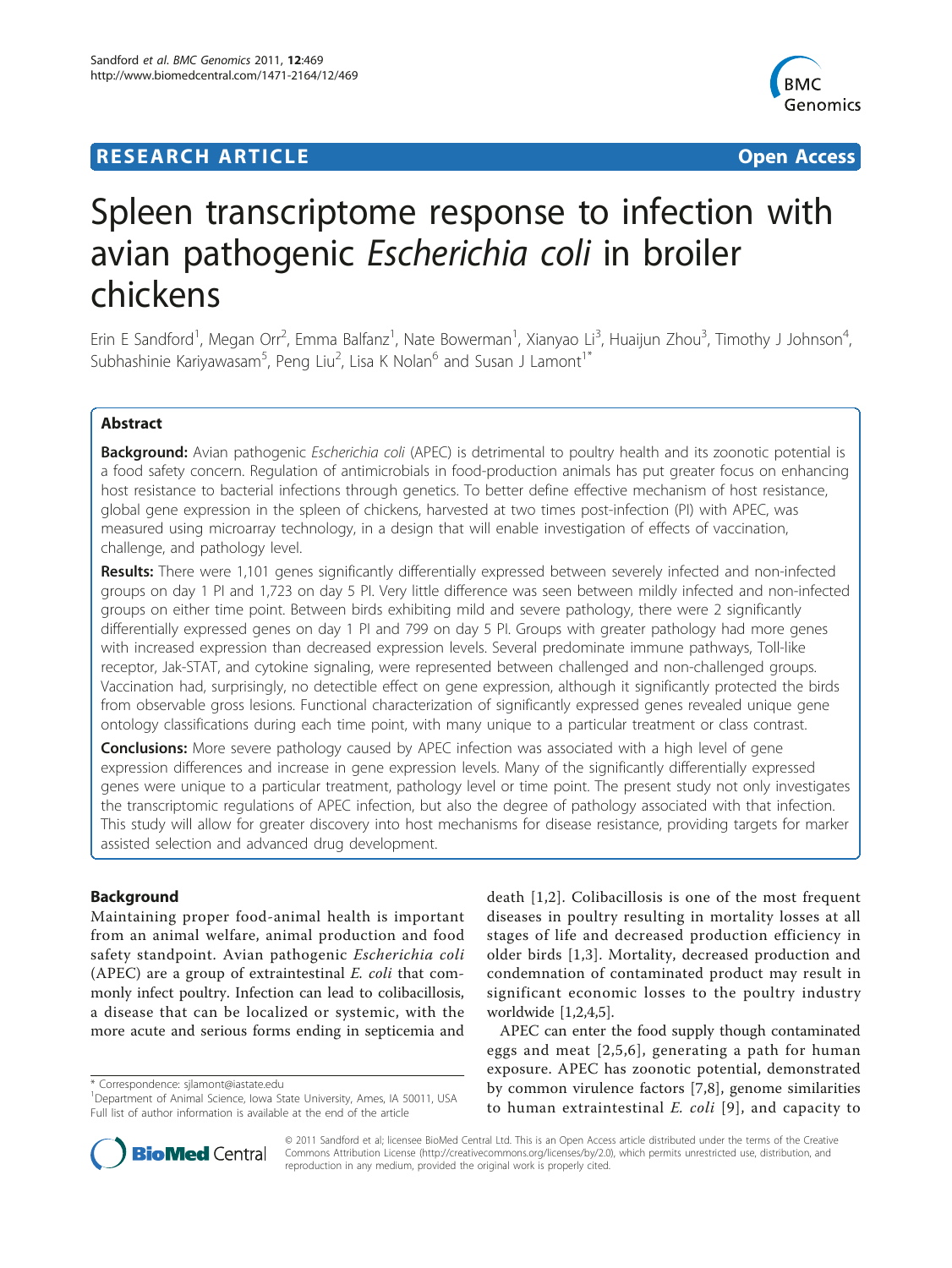cause disease in animal models [\[10](#page-11-0)]. As such, APEC has been implicated as a possible source of E. coli responsible for urinary tract infections and meningitis in humans [\[8,11](#page-11-0)].

There is increasing pressure to reduce antimicrobial usage in livestock production. Other methods to maintain healthy, disease-free populations, such as enhanced host genetic resistance, have become a topic of great interest. Previous research has demonstrated the potential for genetic resistance to disease in poultry [\[12,13\]](#page-11-0). Greater understanding of host response to infection and resulting pathology will allow researchers to identify the genes that best convey protection.

The spleen is involved in both the humoral and cellular immune responses through its role in the generation, maturation and storage of lymphocytes [[14,15\]](#page-11-0). Gene expression in the chicken spleen is commonly used as an indicator of immune response [\[16,17](#page-11-0)]. Here, we characterize the differences in splenic gene expression profiles between birds with mild and severe pathology, and of differing vaccination status over two time points in order to identify host traits that are associated with colibacillosis resistance.

# **Methods**

## Animals

In six replicates, 120 male non-vaccinated commercial broiler chicks were used at 1 day of age from a local hatchery (total  $n = 720$ ). Birds were reared on wirefloored cages with *ad libitum* access to food and water, and a 22:2 hour light:dark cycle for the first 15 days and a 16:8 hour cycle thereafter. Half of the chicks were vaccinated with the increased serum survival protein (Iss) vaccine [[18\]](#page-11-0), given intramuscularly, at a dose of 0.5 ml/ bird, containing 2 μg of vaccine and 50 μg of Quil A adjuvant in phosphate buffered saline (PBS) at 2 weeks of age. Non-vaccinated birds received 50 μg of Quil A adjuvant in 0.5 ml PBS at 2 weeks of age via the same route. The Iss vaccine is generated from a recombinant Iss protein fused to glutathione S-transferase (GST). iss is a gene encoding the increased serum survival outer membrane protein that is common in many APEC serotypes [[19](#page-11-0)]. At 4 weeks of age, chicks were challenged with 0.1 ml containing  $10^8$  colony forming units of APEC O1, or PBS, by the intra-air sac route into the left thoracic air sac. Birds were euthanized and necropsied at 2 time points, 1 day and 5 days post-challenge, using half of the birds on each day. All animal research protocols were approved by the Iowa State University Institutional Animal Care and Use Committee.

## Lesion scoring

At necropsy, lesions were characterized and scores assigned for 3 internal tissues, air sacs, pericardium and liver, as described by Peighambari et al. [[20\]](#page-11-0). Air sacs had a score range of 0 to 3, pericardium and liver had a score range of 0 to 2. A total lesion score was generated from the summation of lesion scores from each of the 3 tissues, with scores ranging from 0 to 7. Within each experimental replicate, the birds with the highest and lowest total lesion scores were designated as having mild or severe lesions. Birds with mild pathology had scores ranging from 0 to 2 with an average of 0.375 while those with severe pathology had scores ranging from 4 to 7 with an average of 6.125. Birds from the vaccinated, challenged group were not further subdivided by pathology and a bird with an average total lesion score for that day and experimental replicate were selected for analysis. Treatment groups are abbreviated by vaccination status (V for vaccinated or NV for non-vaccinated), challenge status (C for challenged or NC for non-challenged), day of necropsy (D1 for 1 day post challenge or D5 for 5 days post challenge), and, where utilized, pathology (M for mild or S for severe).

## Bacteria

APEC O1 strain (O1:K1:H7) was previously isolated from the lung of a turkey that died due to colisepticemia (NCBI Reference Sequence: NC\_008563.1). It has been fully characterized and its genomic sequence is the only total APEC sequence presently in the public domain [\[9](#page-11-0)]. It was stored in Brain Heart Infusion (BHI) broth with 10% glycerol at -80°C. Two days prior to bacterial challenge, APEC O1 culture was streaked on Luria Bertani (LB) agar and incubated overnight at 37°C. After incubation, 10 ml of LB broth was inoculated with an isolated colony of APEC O1 from LB agar and incubated overnight at 37°C with shaking. On the day of challenge, the bacteria were pelleted by centrifugation at 5000 g for 15 minutes and the bacterial pellet washed 3 times with PBS. Bacteria were enumerated based on spectrometric reading at 600 nm, then the inoculum was adjusted to the desired bacterial concentration in PBS. Counts were confirmed through serial dilution plating of the inocula onto MacConkey agar overnight.

## Splenic RNA isolation

One sample from each of the 10 treatment groups, over 4 replicates, was selected for RNA isolation and microarray analysis. Spleen tissue was removed, diced and placed into 3.5 ml of RNAlater (Ambion, AM7021). Tissues were kept at 4°C for 7 days, then excess RNAlater was poured off, tissue transferred to 1.5 ml tube and stored in -80°C freezer. Isolation of RNA from spleen samples was performed using the Ambion MagMAX-96 for Microarrays Kit (AM1839) (Applied Biosystems, Foster City, CA). For each sample, 25 to 30 mg of tissue was placed into 600 μL of TRI Reagent Solution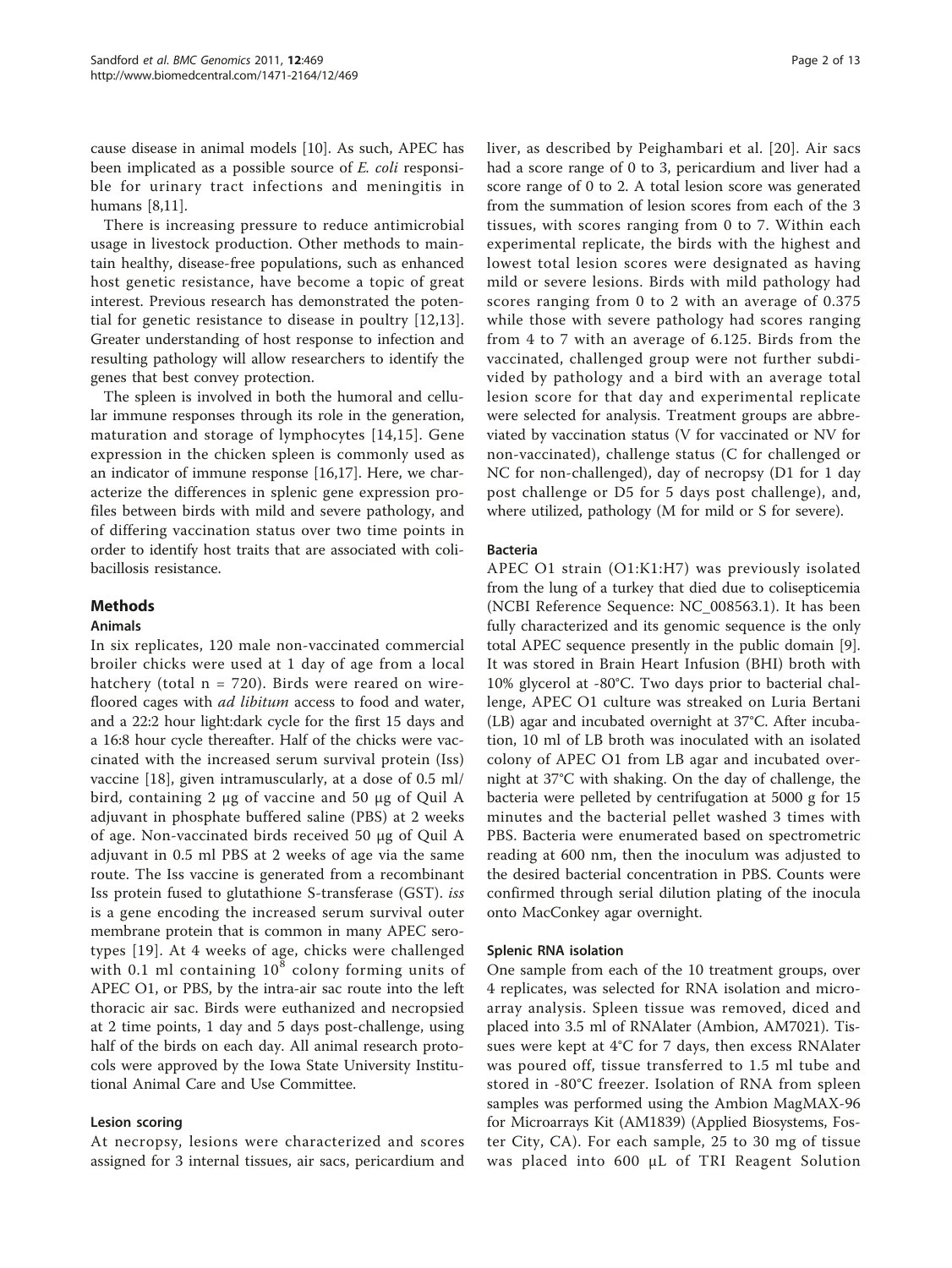(Ambion). Tissues were then homogenized in the TRI Reagent. Following homogenization, 300 μL of homogenate was processed according to manufacturer's instructions, using the Spin Procedure. Total RNA was eluted using 50 μL of Elution Buffer and stored at -80°C. Quality and quantity of total RNA was assessed by Nanodrop (Thermo Scientific) and agarose gel electrophoresis. Across all 40 samples, the average 260/280 ratio was 2.06 with a standard deviation of 0.055. For 12 random samples, RNA Integrity Numbers were measured using Agilent Bioanalyzer 2100 (Agilent Technologies, Santa Clara, CA). An average RIN of 9.21 was achieved across all 12 samples.

## Microarray experiments

Four hundred nanograms of RNA was reverse transcribed into cDNA. During reverse transcription, a T7 promoter primer region was included into the cDNA. The cDNA was then transcribed back into cRNA, using T7 RNA polymerase, labeled with either Cy3 or Cy5 dye. The labeled cRNA was then purified using Qiagen RNeasy Mini Kit (Qiagen Inc., Valencia, CA). Labeled samples were assessed by Nanodrop for sufficient quantity and a minimum specificity of 8, where specificity is the concentration of the dye ( $\text{pmol}/\mu$ g) times 1000 divided by the concentration of the cRNA (ng/μL).

Each labeled dye (825 ng) was hybridized to Agilent 4 × 44 Chicken Microarray [[21](#page-11-0)] for 17 hours at 65°C. Samples were arranged in a reference design, using the NV-NC-D1 sample from each experimental replicate as the reference to which all other samples within the replicate were hybridized. After hybridization, slides were washed using commercial Agilent Wash Buffer and Stabilization and Drying Buffer (Agilent Technologies, Santa Clara, CA) and scanned using GenePix 4100A scanner (Molecular Devices Inc., Sunnyvale, CA)

## Microarray analysis

Median signal intensities for each spot were background-corrected and log-transformed. The Locally Weighted Scatterplot Smoothing (LOWESS) procedure was used to correct the intensity-dependent dye bias for each 2-color array [[22\]](#page-11-0). All technical control spots and any genes exhibiting an average signal to noise ratio (SNR) less than 3 over all 36 arrays were removed from analysis, where SNR is calculated as (median foreground - median background)/background SD for each dye. Likelihood ratio tests were conducted in R to determine the necessity of including random effects of array position, slide and experimental replicate in the model. The results of these tests showed no evidence of the presence of array position or slide effects and therefore only experimental replicate was included as a random effect. Treatment means were parameterized (Table 1)

Table 1 Parameterization of treatment groups

| Group        | Parameterization                          |
|--------------|-------------------------------------------|
| NV-NC-D1     | μ                                         |
| NV-NC-D5     | $\mu + \tau_1$                            |
| $NV$ -C-D1-M | $\mu + \beta$                             |
| $NV$ -C-D5-M | $\mu + \beta + \lambda$                   |
| NV-C-D1-S    | $\mu + \beta + \gamma$                    |
| NV-C-D5-S    | $\mu + \beta + \lambda + \gamma + \theta$ |
| V-NC-D1      | $\mu + \alpha$                            |
| V-NC-D5      | $\mu + \alpha + \tau_2$                   |
| $V-C-D1$     | $\mu + \alpha + \beta + \phi$             |
| $V-C-D5$     | $\mu + \alpha + \beta + \phi + \tau_3$    |
|              |                                           |

and estimated by fitting a linear mixed model to the difference of normalized signal intensities between the Cy3 and Cy5 channels for each array. The fixed effects of the linear mixed model include the effects of challenge, vaccination, severity (mild or severe), time point and interactions among them using the parameterization shown in Table 1. P values were obtained for all contrasts of interest and converted to q-values for false discovery rate control using the R package q-value that implements the method proposed by Storey and Tibshirani [[23](#page-11-0)]. The data discussed in this publication have been deposited in NCBI's Gene Expression Omnibus (GEO) [[24,25\]](#page-11-0) and are accessible through GEO Platform accession number GPL6413 and Series accession number GSE25511 ([http://www.ncbi.nlm.nih.gov/geo/query/acc.](http://www.ncbi.nlm.nih.gov/geo/query/acc.cgi?acc=GSE25511) [cgi?acc=GSE25511\)](http://www.ncbi.nlm.nih.gov/geo/query/acc.cgi?acc=GSE25511).

Functional analysis of biological processes category was carried out using the Database for Annotation, Visualization and Integrated Discovery (DAVID) [\[26,27](#page-11-0)]. Lists of significant genes were analyzed against the background of all 24,851 genes included for further study.

## Quantitative PCR

Ten genes, interleukin 1 beta, interleukin 6, avian betadefensin 2, avian beta-defensin 6, avian beta-defensin 7, interferon gamma, toll-like receptor 2-type I, toll-like receptor 4, myeloid differentiation protein 2, and interleukin receptor 1-type II were utilized to validate microarray results. Genes were selected based on their functions in immune response and significance within microarray results. Primer sequences are listed in Additional File [1](#page-10-0). New primer sequences were designed using sequences from NCBI and PRIMER3 [\[28](#page-11-0)]. Individual spleen samples were run in triplicate, with each triplicate randomly distributed on the 96-well plate. RNA was quantified using QuantiTect SYBR Green kit (Qiagen Inc., Valencia, CA) as previously described by Redmond et al. [[16\]](#page-11-0). Cycle threshold (Ct) values were recorded for each sample. Ct values were adjusted for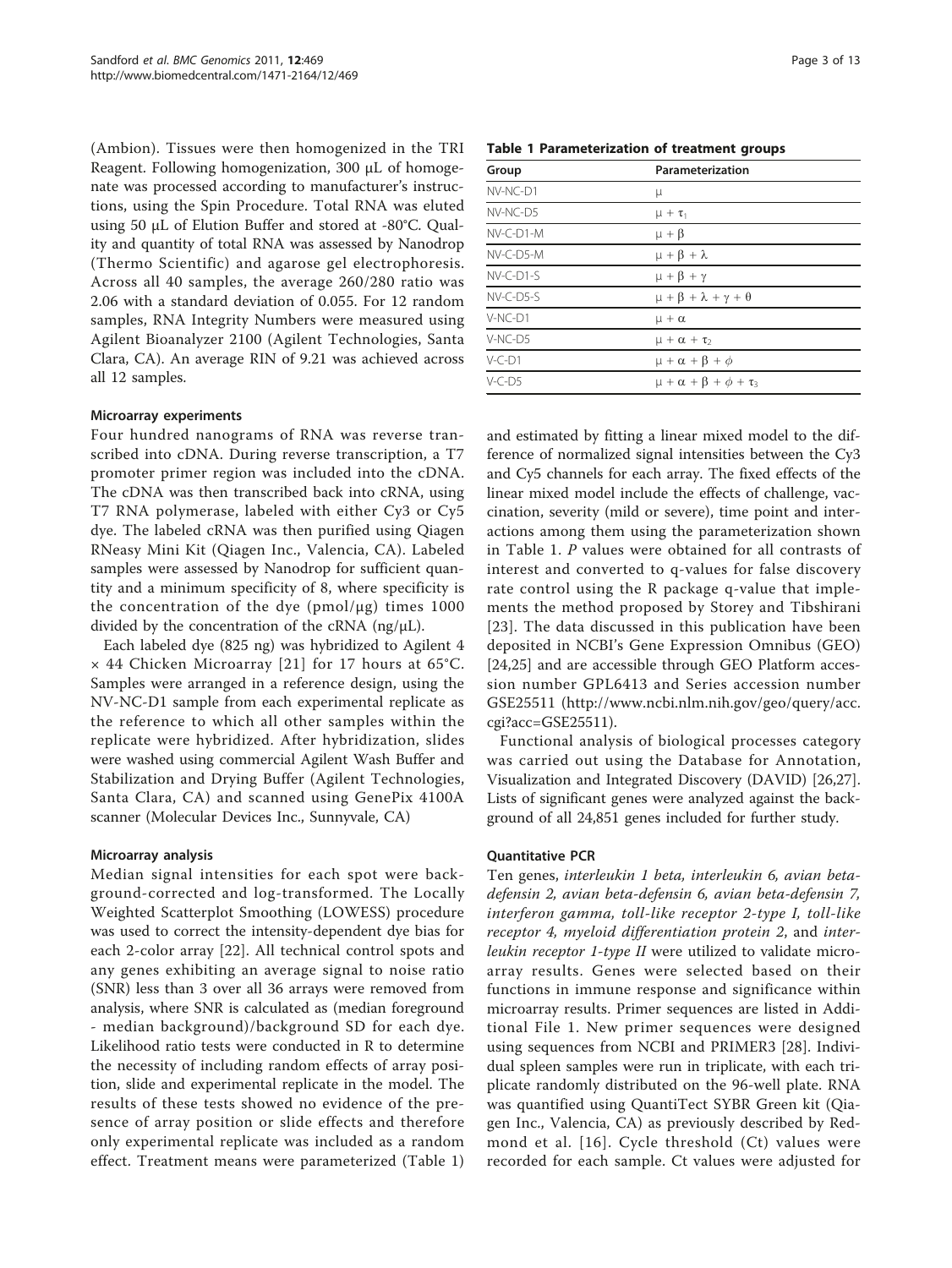<span id="page-3-0"></span>starting concentration and reaction efficiency using the formula: 40 - (Sample Mean Ct Target + (Median 28S - Sample Mean 28S) \* (Slope Target/Slope 28S)). Values were analyzed using the Fit Model procedure in JMP software (SAS Institute Inc., Cary, NC). Contrasts with significant differential expression in microarray analysis had fold change compared to qPCR results.

# Results

## **Microarray**

Ten groups were generated by dividing birds into vaccinated (V) and non-vaccinated (NV), challenged (C) and non-challenged (NC), sampled on 1 (D1) or 5 (D5) days post challenge, and the non-vaccinated challenged birds on both days were subdivided into mild (M) and severe (S) pathology (Figure 1). Birds were assigned to vaccination, challenge and time post-harvest groups a priori, and to pathology severity groups a posteriori. Samples from 40 individual birds (four biological replicates from each of 10 treatment groups) were used for gene expression study. After the removal of genes with low signal to noise ratio, 24,851 genes were included for further analysis. There was no detectible vaccination effect on spleen gene expression levels. Vaccination status had, however, a significant impact on total lesion score on day 1 (Figure [2a\)](#page-4-0) and day 5 (Figure [2b](#page-4-0)) ( $P$  value < 0.001), reducing the total lesions observed in vaccinated birds. The number of significantly differentially

expressed (DE) genes (q-value < 0.05) between treatment groups and NV-NC control groups were analyzed (Figure [3a\)](#page-4-0). There were a large number of DE genes between NV-C severe and NV-NC control groups on day 1 (n = 1,101) and day 5 (n = 1,723). There were few DE genes between NV-C mild and NV-NC control groups on day 1 ( $n = 29$ ) and ( $n = 0$ ) on day 5. The change in gene expression over the two post-infection days was analyzed within each treatment group (Figure [3b\)](#page-4-0). The NV-C severe group showed the most difference between the two days with 248 DE genes. The differences between the two pathologies, NV-C mild and NV-C severe, were analyzed (Figure [3c](#page-4-0)). More DE genes were seen on day 5 ( $n = 799$ ) between pathologies than on day 1,  $(n = 2)$ .

Direction and degree of difference between treatment groups was analyzed (Figure [4\)](#page-5-0). Given a threshold of a minimum fold change of 1.5, there was a greater number of up-regulated genes due to increased pathology than the number of down-regulated genes. Visual comparison between multiple contrasts was generated. When comparing the change over time for all treatment groups, the NV-C mild pathology group clustered with both the NV-NC and V-NC groups; the NV-C severe pathology group and the V-C group clustered together (Figure [5](#page-6-0)). When comparing each treatment group to the NV-NC control group on each day, the NV-C mild group on day 5 clustered with the V-NC groups, while

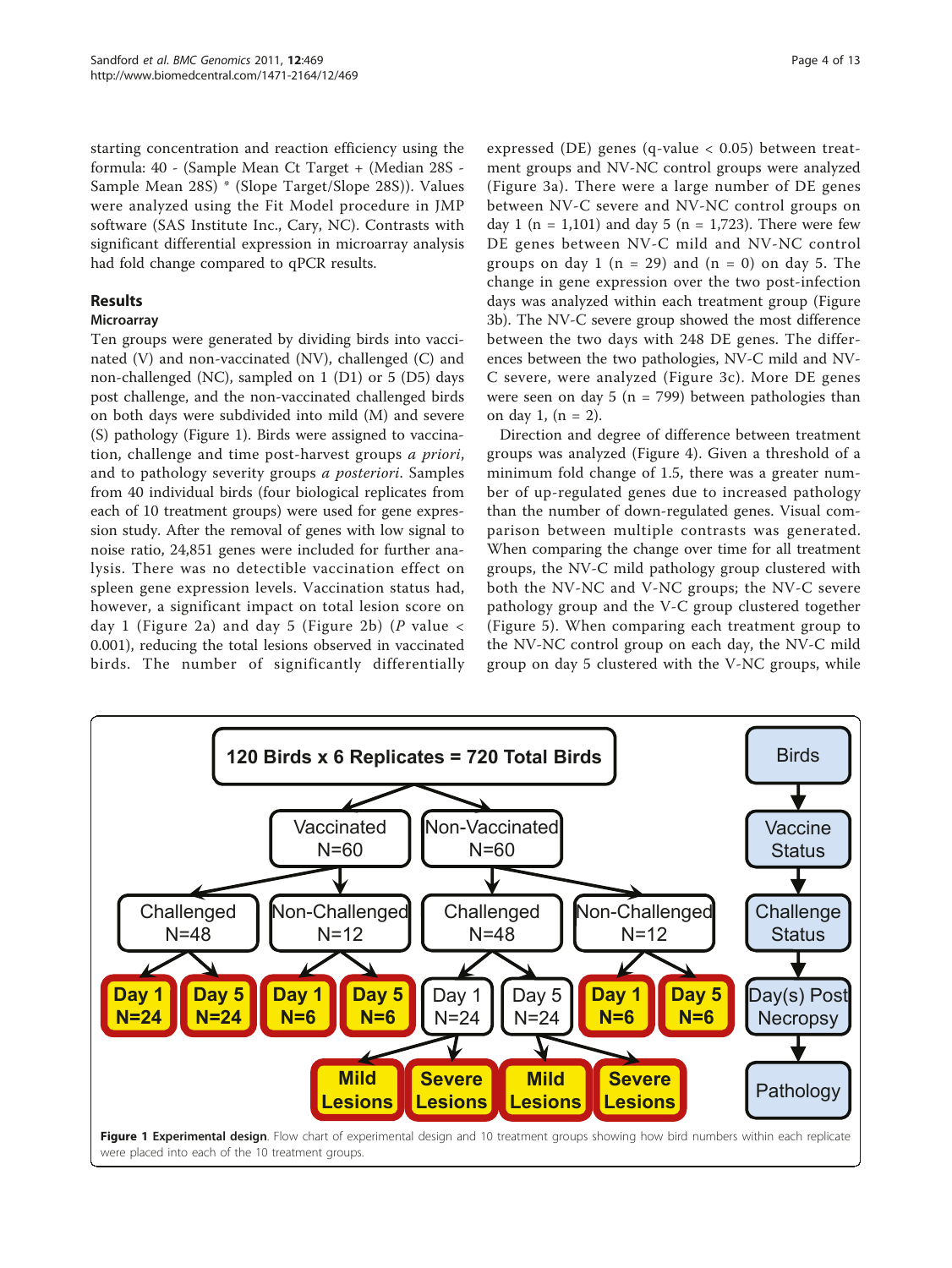<span id="page-4-0"></span>

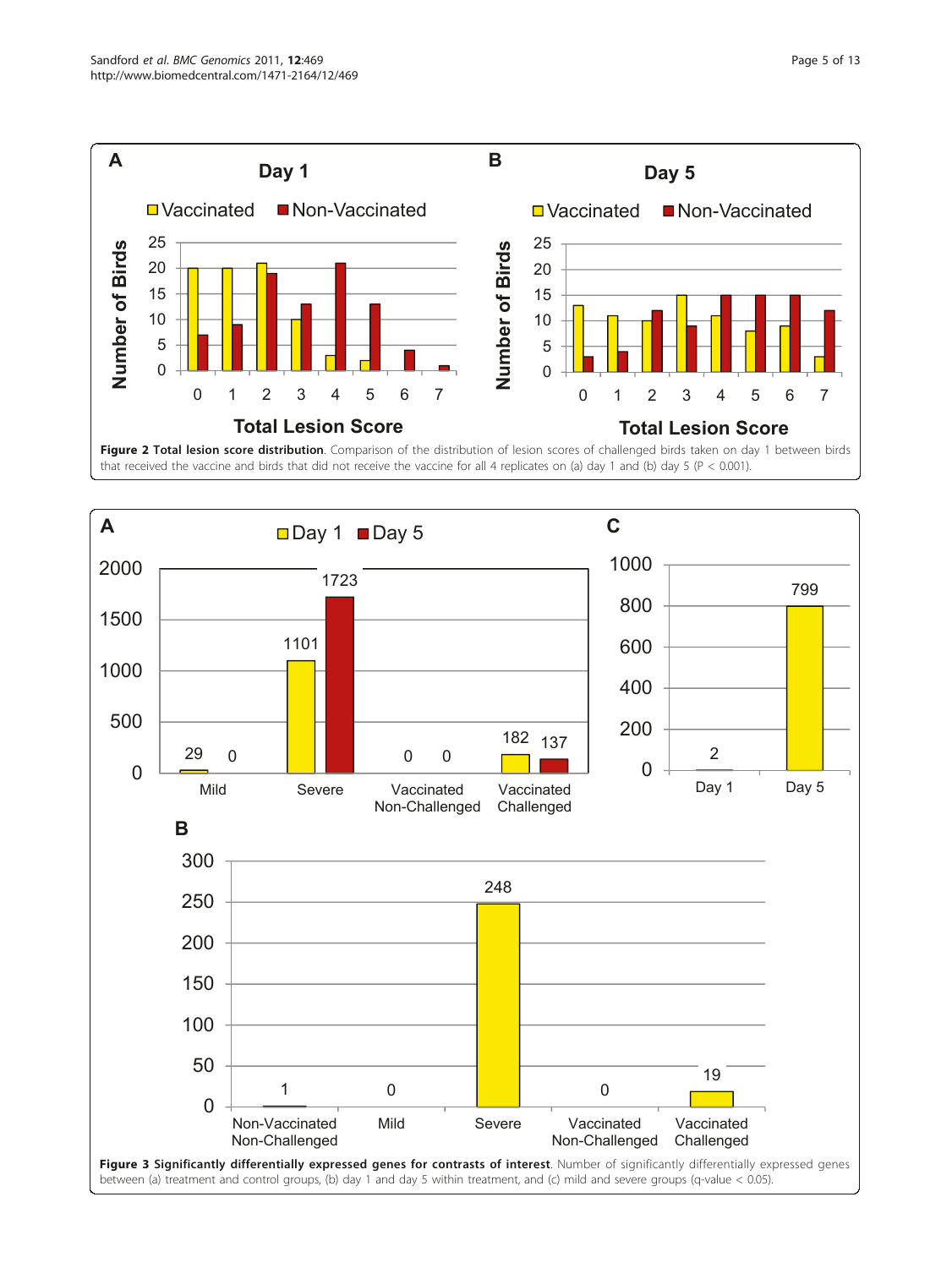<span id="page-5-0"></span>

the NV-C mild group on day 1 clustered with the challenged groups (Figure [6](#page-7-0)).

and in the contrast between NV-C severe and NV-C mild on day 5.

## Gene ontology analysis

All contrasts in which there were sufficient DE genes  $(n > 29)$  were further analyzed for common biological processes (BP). For GO analysis, seven contrasts had significantly enriched BP terms. There were 156 unique BP terms, of which 95 were uniquely represented once across all 7 contrasts (See Additional Files [2, 3, 4](#page-10-0), [5](#page-10-0), [6](#page-10-0), [7](#page-10-0), [8](#page-10-0)). Many of the repeated biological process terms focused on white blood cell regulation along with defense/immune response to bacteria, and metabolic processes. The groups with the highest number of DE genes had the most biological terms common to these genes (Table [2\)](#page-8-0). In contrasting NV-C severe and NV-NC control groups, on day 1 PI many biological processes were centered around immune and defense response, while day 5 PI heavily focused on regulation of white blood cells. The two most influenced KEGG pathways were the Jak-STAT signaling pathway and the cytokine-cytokine receptor interaction pathway, which occurred in the contrast between NC-C severe and NV-NC control on day 5

## Quantitative PCR validation

Quantitative real time PCR (qPCR) was carried out on ten significantly DE genes, using a subset of the same RNA samples used for microarray analysis, to confirm the results seen on the microarray. Samples from vaccinated groups were not included in qPCR analysis due to no DE genes from vaccination effect, allowing analysis of 24 samples (4 replicates from 6 treatment groups). A normalizer gene, ribosomal 28S, was used to correct for starting template amount. Results from qPCR validation show general agreement with microarray results in direction of expression and significance (Table [3](#page-8-0)).

# **Discussion**

## Experimental design

This was a novel experimental design, allowing a contrast not only between challenged and non-challenged individuals, but also varying degrees of pathology. The large number of birds allotted into the challenged groups allowed the identification of a sufficient spread of lesion scores to separate pathology groups (Figure [1\)](#page-3-0). These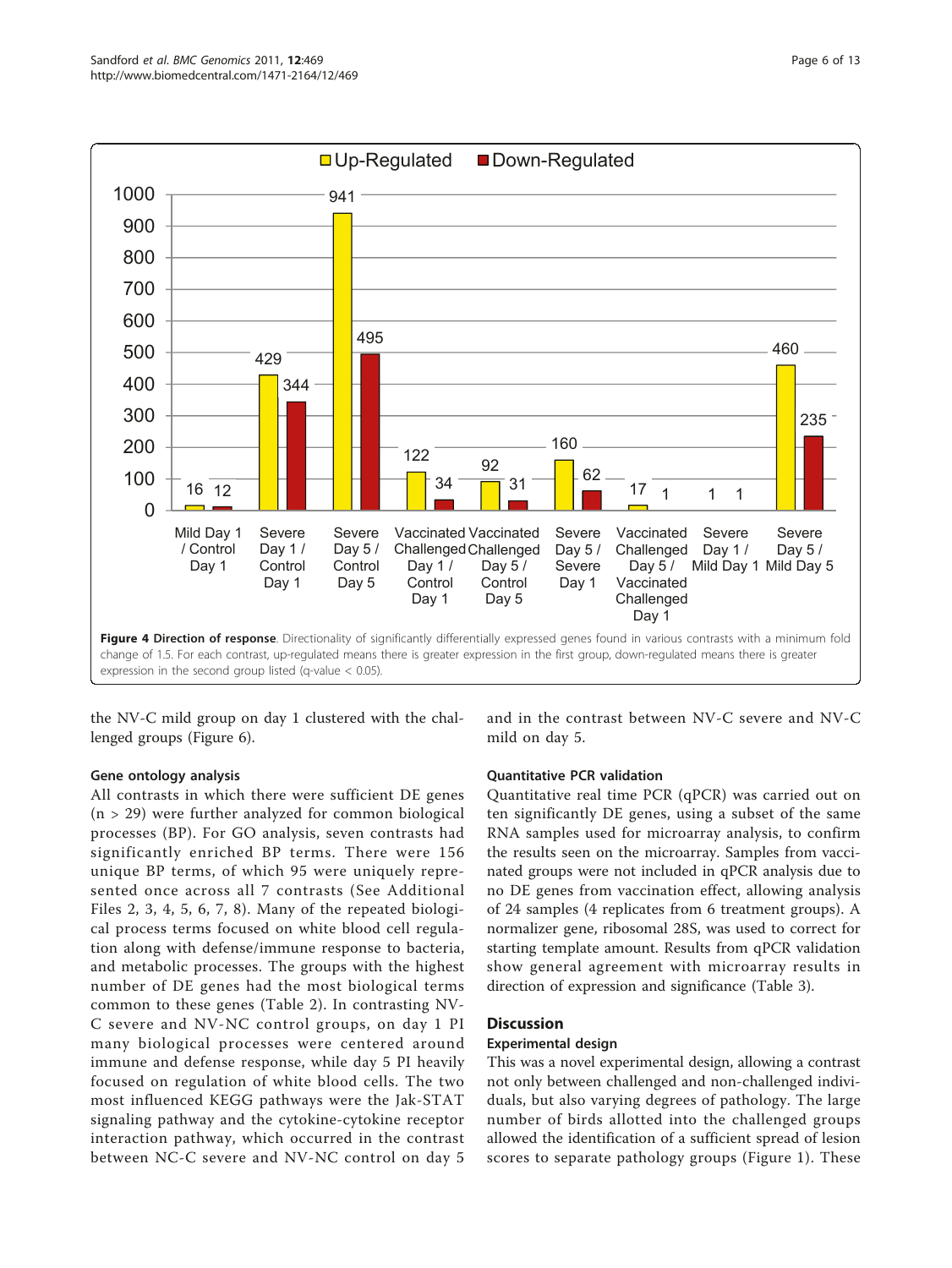<span id="page-6-0"></span>

commercial birds were raised in a homogenous environment and exhibited a large spread in pathological response, suggesting that a mechanism other than environment, genetic variation, is responsible for the resistant or susceptible phenotypes and is available to select upon.

The common reference design was selected for this microarray experiment. Although there are loop designs that could gain some efficiency for some contrasts, the efficiency gain of could be eliminated in the instance of a loss of a microarray slide. This is because a rather big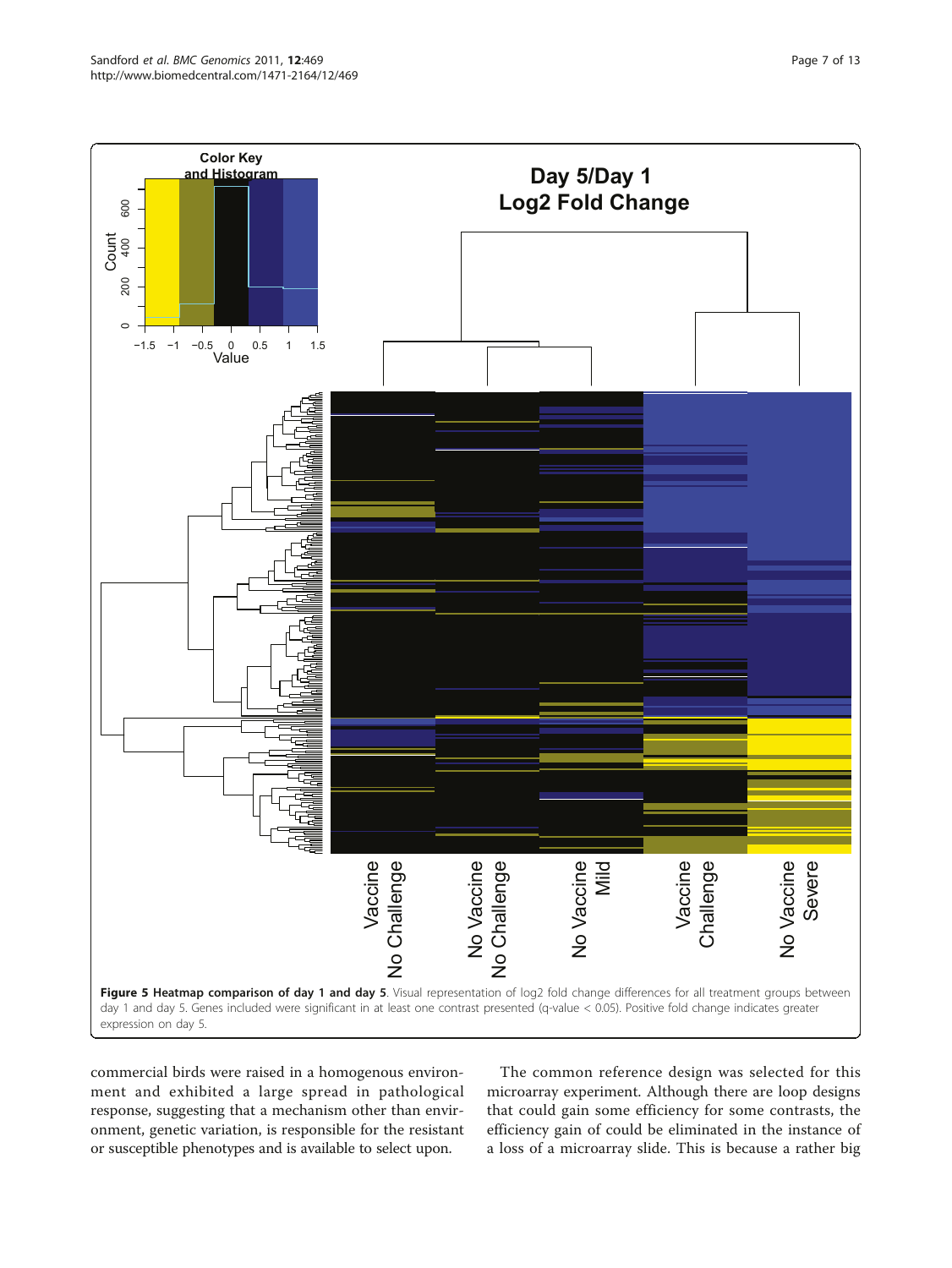<span id="page-7-0"></span>

loop would be needed for our study of 10 treatment groups and the design of the microarray slide with 4 arrays per 1 slide would result in a large loss of data if a slide were to fail. However, reference design is very robust in this sense. Statistical calculation also shows that the reference design using the most naïve group, the NC-NV-D1 group, as the reference provides comparable variance estimates for our contrasts of interest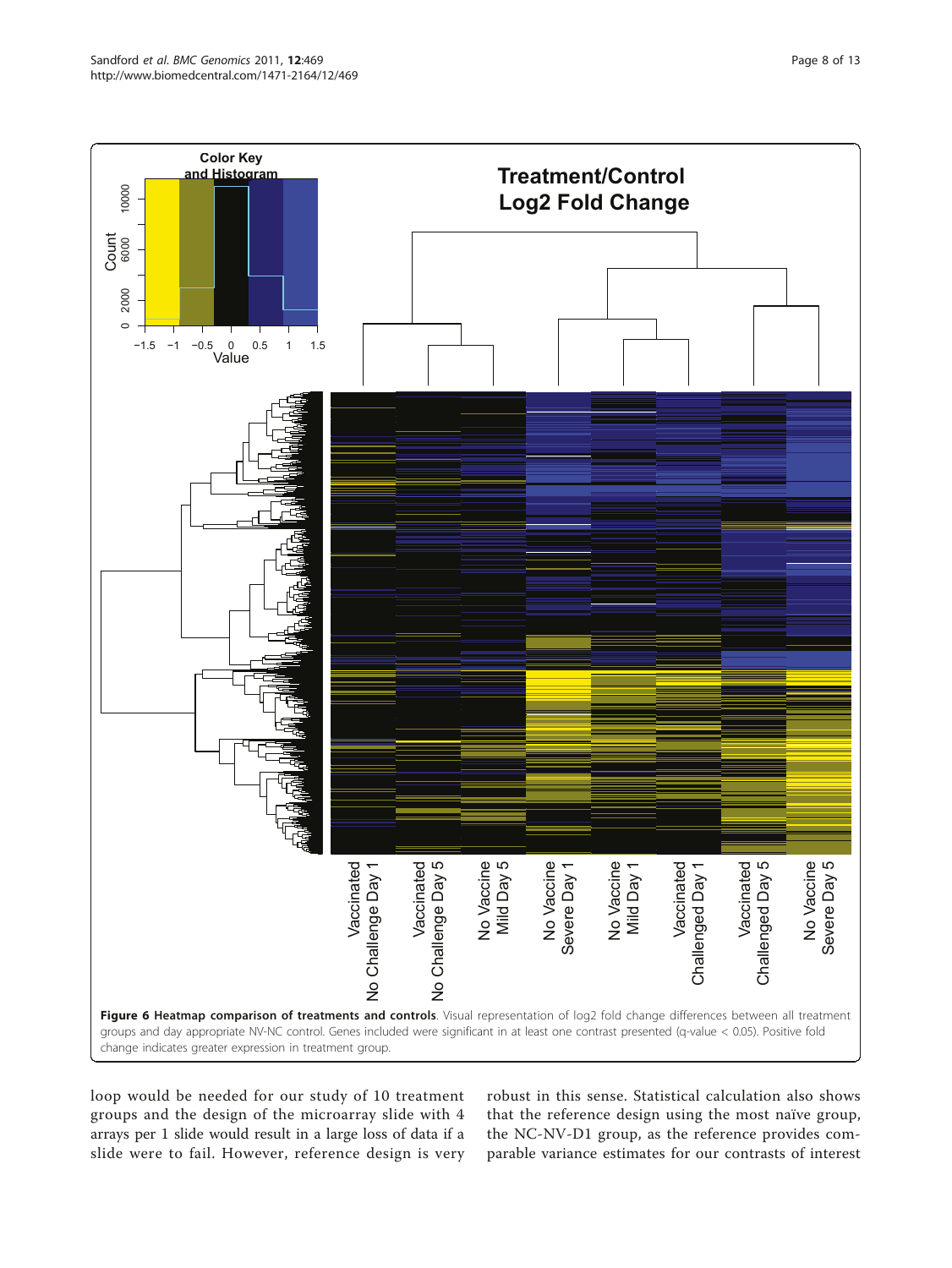<span id="page-8-0"></span>Table 2 Number of GO biological terms found in each contrast

| Contrast                                          | DE.<br>Genes | <b>Biological</b><br><b>Terms</b> |
|---------------------------------------------------|--------------|-----------------------------------|
| NV-C Mild Day 1 vs. NV-NC Control Day 1           | -29          | 2                                 |
| NV-C Severe Day 1 vs. NV-NC Control Day 1101      |              | 27                                |
| NV-C Severe Day 5 vs. NV-NC Control Day 1723<br>5 |              | 73                                |
| V-C Day 1 vs. NV-NC Control Day 1                 | 182          | 27                                |
| V-C Day 5 vs. NV-NC Control Day 5                 | 137          |                                   |
| NV-C Severe Day 1 vs. NV-C Severe Day 5           | 248          | 4                                 |
| NV-C Severe Day 5 vs. NV-C Mild Day 5             | 799          | 63                                |

Number of differentially expressed (DE) genes found between contrasts of interest and the number of biological terms found using those genes.

with the loop design. The common reference design was suggested by Dobbin and Simon [[29](#page-11-0)] because it produces better results than does a loop design for multiple comparisons and clustering analysis, both of which were applied in data analysis.

## Differential gene expression

Surprisingly, there was no significant vaccination effect on gene expression in the spleen. The vaccine, however, was clearly effective in protecting the chicks, as evidenced by the lesion scores. There are several variables that could contribute to no detection of DE genes in response to vaccination: statistical power, the tissue examined or the timeframe selected, in regard to age vaccinated, age challenged, and time points tissues were collected. Fold change calculations of these non-significant genes reveal few changes of 2 fold or greater, suggesting that inter-animal variation was not responsible for lack of detection of differential expression. The spleen is an important immunological organ in the chicken and has been successfully utilized to detect differences in cytokine gene expression after immunization Marek's disease vaccines and DNA vaccines [[30-34\]](#page-11-0). The selection of vaccination at 2 weeks of age has also been successfully utilized to detect splenic expression differences [[31](#page-11-0)], with several other vaccination times used successfully: day 18 of incubation, 1 day of age, and 2 weeks of age with a 4 week booster [[30,32-34](#page-11-0)]. The time period selected between immunization and sampling can greatly impact the ability to detect expression differences, with later sampling times, 10 days post vaccination, showing reduced expression differences compared to earlier sampling times [[31](#page-11-0),[33\]](#page-11-0), though detection 26 days post vaccination is still possible [\[34](#page-11-0)]. It is likely that the selection of 1 and 5 days post challenge, 15 and 20 days after initial vaccination, was not optimal for expression discovery in the spleen utilizing an Iss vaccine.

### Table 3 Quantitative PCR validation

| Gene               | Contrast                                        | qPCR       | Microarray |
|--------------------|-------------------------------------------------|------------|------------|
| AvBD<br>2          | NV-C Severe Day 5 vs. NV-C Mild Day 5           | $-3.035*$  | $-2.038**$ |
|                    | NV-C Severe Day 1 vs. NV-NC Control<br>Day 1    | 2.954**    | $1.552***$ |
|                    | $NV-$<br>C Severe Day 5 vs. NV-NC Control Day 5 | $-3.206**$ | $-1.863**$ |
|                    | NV-C Severe Day 1 vs. NV-C Severe Day           | $5.525***$ | 2.931**    |
| AvBD<br>6          | NV-C Severe Day 1 vs. NV-NC Control<br>Day 1    | 2.592**    | $1.719***$ |
|                    | NV-C Severe Day 1 vs. NV-C Severe Day<br>5      | 4.726**    | $2.194***$ |
| AvBD<br>7          | NV-C Severe Day 5 vs. NV-C Mild Day 5           | $-4.259$   | $-3.440**$ |
|                    | NV-C Severe Day 1 vs. NV-NC Control<br>Day 1    | 1.214      | $1.731**$  |
|                    | NV-C Severe Day 1 vs. NV-C Severe Day<br>5      | $4.446*$   | $3.346**$  |
| IL <sub>1</sub> B  | NV-C Mild Day 1 vs. NV-NC Control Day           | 0.567      | 3.826**    |
|                    | NV-C Severe Day 1 vs. NV-NC Control<br>Day 1    | 1.290      | 1.836**    |
|                    | NV-C Severe Day 5 vs. NV-NC Control<br>Day 5    | 2.296      | $1.960**$  |
| IL6                | NV-C Severe Day 5 vs. NV-C Mild Day 5           | 2.263      | $1.117**$  |
|                    | NV-C Severe Day 1 vs. NV-NC Control<br>Day 1    | $3.027*$   | $1.227**$  |
|                    | NV-C Severe Day 5 vs. NV-NC Control<br>Day 5    | 2.611      | $1.138***$ |
| <b>IFNG</b>        | NV-C Severe Day 5 vs. NV-C Mild Day 5           | 2.399**    | $1.154***$ |
|                    | NV-C Severe Day 5 vs. NV-NC Control<br>Day 5    | $2.427**$  | $2.000**$  |
| TLR <sub>2</sub>   | NV-C Severe Day 1 vs. NV-NC Control<br>Day 1    | $-0.070$   | $1.140***$ |
|                    | NV-C Severe Day 5 vs. NV-NC Control<br>Day 5    | 0.699      | $0.984**$  |
| TLR 4              | NV-C Severe Day 5 vs. NV-NC Control<br>Day 5    | 1.396*     | $1.336***$ |
| $MD-2$             | NV-C Severe Day 5 vs. NV-C Mild Day 5           | 0.028      | $5.311***$ |
|                    | NV-C Severe Day 5 vs. NV-NC Control<br>Day 5    | 0.034      | $1.230***$ |
| $IL1-R$<br>type II | NV-C Severe Day 1 vs. NV-C Mild Day 1           | $1.574$ ** | $1.263**$  |
|                    | NV-C Severe Day 1 vs. NV-NC Control<br>Day 1    | 1.241      | $2.676**$  |

Log2 fold change between contrasts presented. + values indicate higher expression in the first group, - values indicate higher expression in the second group. \*\* P value < 0.05 in qPCR, q-value < 0.05 in microarray, \* P value < 0.10 in qPCR

There were more DE genes in the NV-C severe group than the V-C group on both days when contrasted against NV-NC control. Analysis of host-pathogen interaction genes [[34\]](#page-11-0) and cytokines [\[30](#page-11-0)] in response to Marek's Disease virus challenge revealed more DE genes in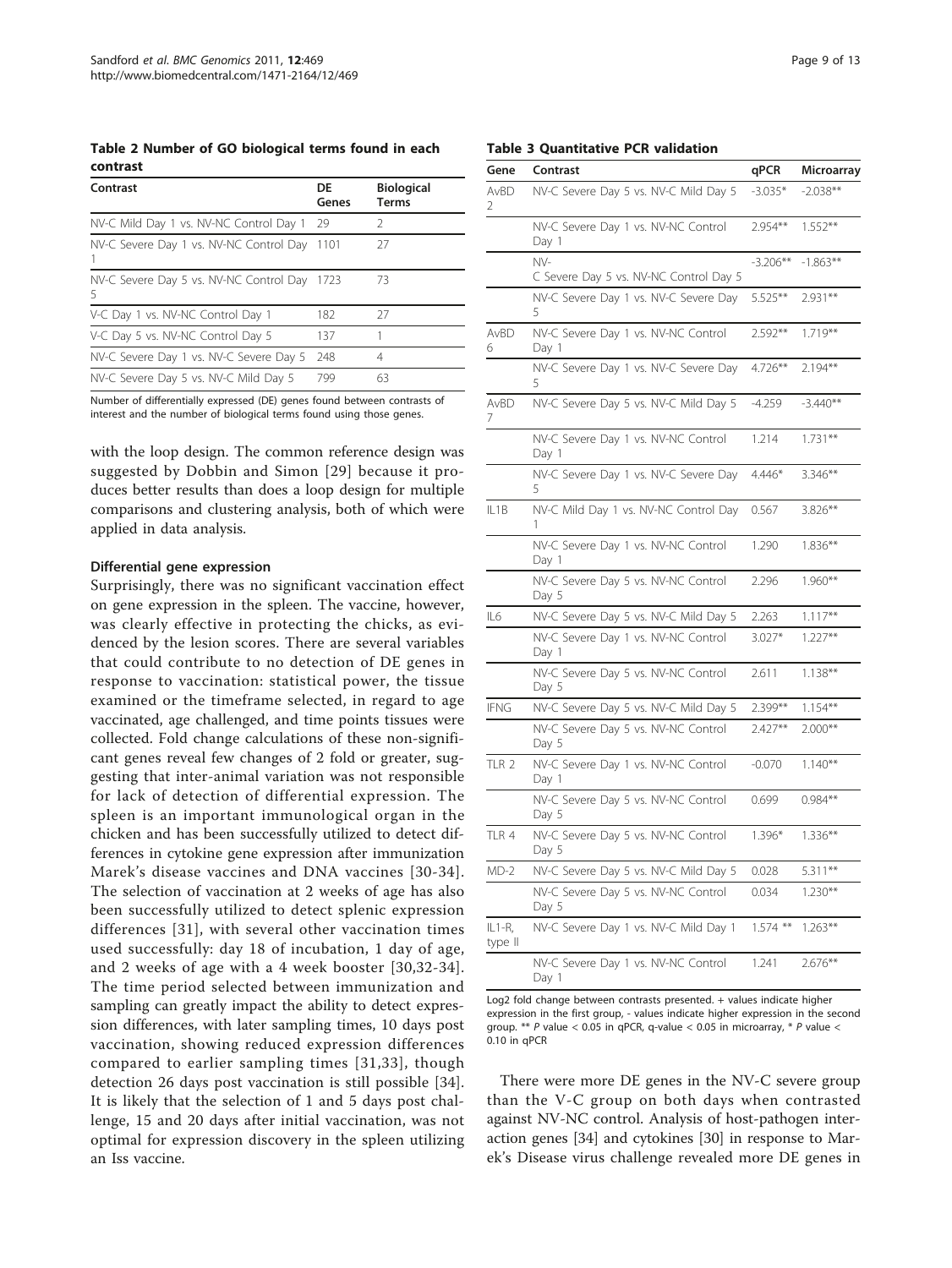the spleens of non-vaccinated birds than vaccinated. This trend was again seen in birds challenged with Salmonella Enteritidis in the cecum of vaccinated and nonvaccinated birds [[35\]](#page-11-0). Non-vaccinated birds that receive a pathogen challenge may rely more on significant changes in gene regulation to fight off bacteria than vaccinated birds. The greater amount of DE genes detected may also be attributed to the selection of average lesioned birds for representatives of the V-C group, though the number of DE genes is still a small fraction of that generated by the severe group.

Effect of APEC challenge on splenic gene expression varied with level of pathology. The contrasts in which there were the largest numbers of DE genes involved the NV-C severe group. Severe pathology may produce the largest changes in gene expression levels making them easier to detect, as observed with serum cytokine levels [[36](#page-11-0)]. The NV-C mild group varied little from the NV-NC control, suggesting that the bacteria may have been cleared and the bird returned to homeostasis by day 5, while still exhibiting a small response on day 1. In contrast, the number of DE genes increased from day 1 to day 5 in the NV-C severe group compared to the NV-NC control. Past studies utilizing Salmonella and two distinct genetic populations illustrated differences in gene expression patterns between mild and severe pathologies unique to a genetic background [[37\]](#page-12-0), demonstrating the importance of assessing responses in lines of interest, such as a commercial line used in this study, for potential application. Commercial type birds, broiler chickens and broiler × Leghorn chickens, noted the same increase in gene expression over time under severe pathology, while chickens with a more robust chicken background, broiler × Fayoumi, had fewer DE genes that decreased over time under severe pathology [[37\]](#page-12-0). Due to the clear difference in number of DE genes seen between either NV-C mild or NV-C severe and the NV-NC control group, it is unusual that there is not a higher number of DE genes detected between the NV-C mild and NV-C severe groups on day 1. Levels of serum amyloid A and cytokines showed a linear trend between control, mild, moderate and severe conditions [[36\]](#page-11-0). This suggests that this is the trend for splenic gene expression level between NV-NC control, NV-C mild and NV-C severe groups. This intermediate expression could make it more difficult to detect expression differences, while the large expression level changes in the NV-C severe group make it easy to detect them against NV-NC control.

At both tissue harvest times, more genes increased expression in challenged groups compared to NV-NC control groups (55-78%) and more increased in severe compared to mild pathology group on day 5 (66%). Bacterial challenge has been demonstrated to cause more

gene induction than repression [\[37](#page-12-0)], particularly within cytokines [\[38\]](#page-12-0). Direction stayed consistent for genes that were significant on both days. Of the genes that were differentially expressed in NV-C severe compared to NV-NC control on both days, 385 of 387 were in the same direction of regulation and all 6 DE genes on both days in the V-C groups were in the same direction of regulation.

In generation of the heatmaps, genes included were largely driven by the NV-C severe group, requiring a minimum q-value of 0.05 across all contrasts included. Comparing the change over time for each treatment group (Figure [5\)](#page-6-0), groups clustered as expected based on earlier contrast comparisons. The NV-C mild pathology group showed little difference compared to NV-NC control and also showed more similar expression pattern changes to the V-NC group than to the NV-C severe and V-C group. As expected, both the NV-NC and the V-NC groups exhibit minimal changes of 2 fold or greater, further illustrating the lack of expression changes over time without a pathogen stimulus. When comparing each treatment with the NV-NC control (Figure [6](#page-7-0)), the NV-C mild group on day 1 was most similar to the other challenged groups, while on day 5 it clustered with non-challenged groups, supporting the hypothesis of returning to homeostasis, or a non-challenged state, by day 5. Contrasts that represented the same day post challenged clustered together, demonstrating strong similarities in expression changes over time among groups.

## Gene ontology investigation

The advantage of utilizing a global microarray is the potential to investigate and discover a wide range of gene ontology (GO) terms hidden within the dataset. Although it is difficult to differentiate cause and effect in gene expression in a pathogen challenge, functional terms enriched in the biological processes may grant some insights. Terms related to immune response, regulation of immune related cells, and metabolic processes commonly appeared in contrasts involving the NV-C severe group on both days or V-C group on day 1, consistent with bacterial infection as detected in multiple tissues [[39-42\]](#page-12-0).

The NV-C severe group on day 1 had many terms related to response to bacteria, inflammation and circulatory processes, along with a few receptor signaling terms. Particular genes among these groups included the avian beta-defensins, known peptides with antimicrobial activity that have demonstrated induction patterns in various tissues in response to E.coli derived lipopolysaccharide and Salmonella [[43-45](#page-12-0)]. Toll-like receptors (TLR) recognize conserved molecular patterns common to many pathogens. Changes in TLR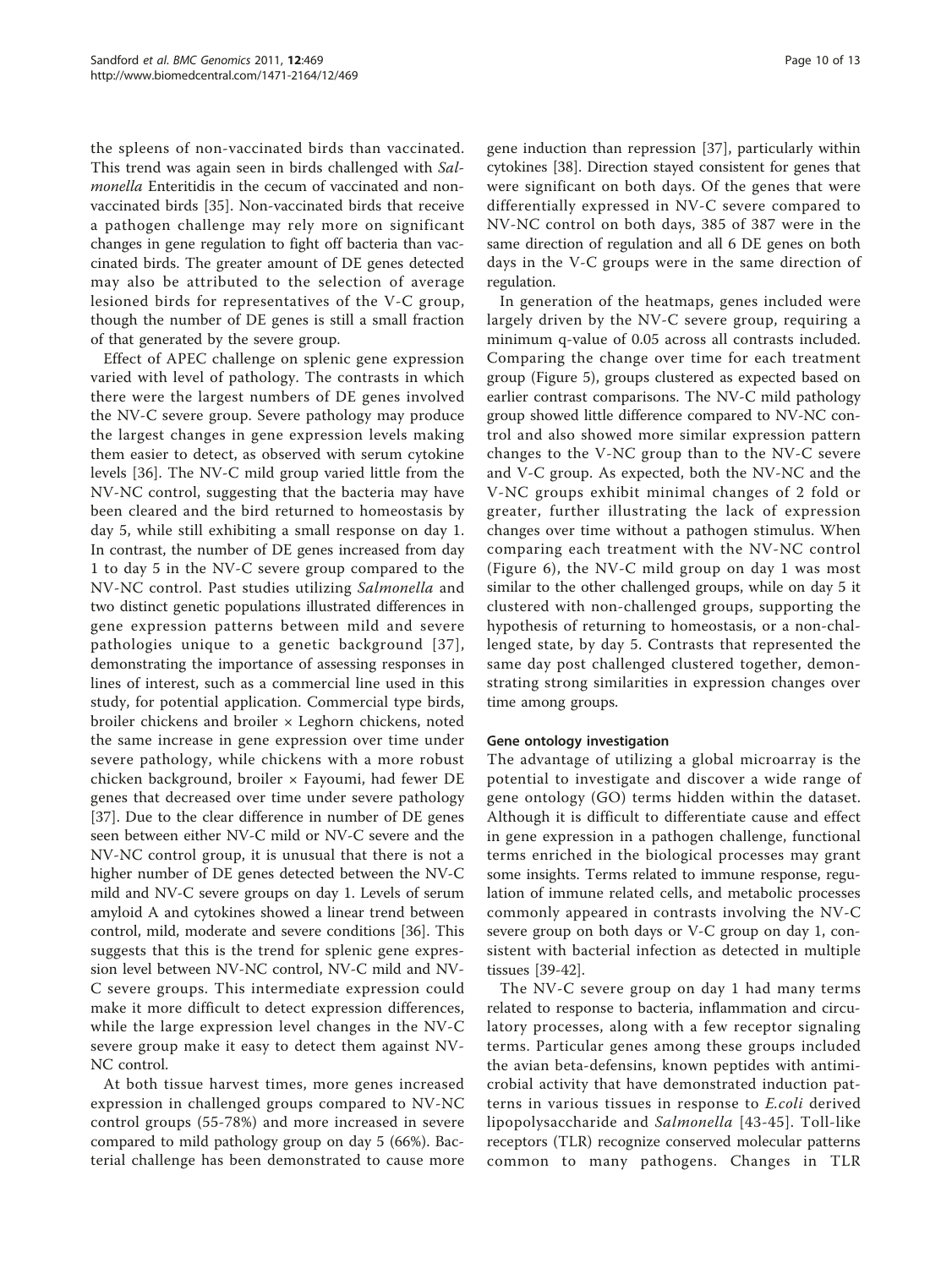<span id="page-10-0"></span>expression, in response to bacterial infection, have also been demonstrated [\[17](#page-11-0),[46\]](#page-12-0). Induction of pro-inflammatory response after pathogen challenge is common [\[47](#page-12-0)]. The changes seen in inflammation and circulatory processes may be responsible for observed lesion phenotype.

At day 5, many of the terms found in the NV-C severe group had changed, focusing more on regulation of white blood cells, localization and transport, with lesser emphasis on metabolic and biosynthetic processes than day 1. The severe status of these birds may be attributed to a slower response by these defense mechanisms. Cytokines and chemokines help signal white blood cells and attract them to sites of infection. Many cytokines have reported expression differences in less than 5 days post infection [[42](#page-12-0),[48\]](#page-12-0). The main detectable differences between NV-C mild and NV-C severe groups on day 5 involved response mechanism and regulation of WBC. The Jak-STAT and cytokine-cytokine receptor interaction pathways have several overlapping elements, 6 and 9 overlapping elements in contrasts of NV-C severe vs. NV-C mild on day 5 and NV-C severe vs. NV-NC control on day 5 respectively. Bacterial infection has previously noted changes in the Jak-STAT pathway in granulosa cells [\[40\]](#page-12-0) and cecal tissue [[39\]](#page-12-0). Changes in genes in these pathways have also been discovered in spleen after *Clostridium* infection: signal transducer and activator of transcription, growth factor receptor-bound protein, cytokines and cytokine receptor genes [\[42](#page-12-0)].

The low number of DE genes found between several contrasts of interest limited GO analysis. Only one biological process term was significantly enriched in two contrasts examined: intracellular signaling cascade, between NV-C mild and NV-NC control groups on day 1 and transcription, between V-C and NV-NC control on day 5. As with many current microarrays, annotation has limited the extent of GO analysis, illustrating the urgent need to increase our knowledge in gene functions of genome sequences which have been discovered [[49\]](#page-12-0).

## Conclusions

There is a large difference in splenic transcriptome profiles between birds with mild and severe lesions in response to APEC infection, revealing gene networks potentially associated with disease resistance. The response of birds with severe lesions is much larger, both in magnitude and number of differentially expressed genes, than birds with mild lesions. Time post-challenge with APEC also resulted in significant differences in gene expression. Few differences were detected between the NV-C mild group and NV-NC control at day 1 and zero at day 5, suggesting that immune response to APEC was very rapid, occurring before day 1 sampling, or involved few detectable gene expression changes. Vaccination

generated an efficacious protective effect, but no expression differences were detected at 2 weeks post vaccination. The gene ontology terms found within uniquely differentially expressed genes of birds with severe lesions helped provide insight into what genes are different as well as the overall processes defined by those genes. Changes in the Jak-STAT pathway and cytokine-cytokine receptor signaling highlight the importance of proper signaling cascades to fight infection. The results from this study add greater depth to the knowledge base about chicken host response to APEC.

# Additional material

[Additional file 1: P](http://www.biomedcentral.com/content/supplementary/1471-2164-12-469-S1.DOC)rimers utilized for qPCR analysis. Forward and reverse primer sequences used for quantitative PCR analysis.

[Additional file 2: M](http://www.biomedcentral.com/content/supplementary/1471-2164-12-469-S2.XLSX)ild vs. Control, Day 1. Results of DAVID analysis of significant genes using a custom background of genes included in the microarray analysis. Results presented are of the Biological Processes ALL category.

[Additional file 3: S](http://www.biomedcentral.com/content/supplementary/1471-2164-12-469-S3.XLSX)evere vs. Control, Day 1. Results of DAVID analysis of significant genes using a custom background of genes included in the microarray analysis. Results presented are of the Biological Processes ALL category.

[Additional file 4: S](http://www.biomedcentral.com/content/supplementary/1471-2164-12-469-S4.XLSX)evere vs. Control, Day 5. Results of DAVID analysis of significant genes using a custom background of genes included in the microarray analysis. Results presented are of the Biological Processes ALL category.

[Additional file 5: V](http://www.biomedcentral.com/content/supplementary/1471-2164-12-469-S5.XLSX)accinated Challenged vs. Control, Day 1. Results of DAVID analysis of significant genes using a custom background of genes included in the microarray analysis. Results presented are of the Biological Processes ALL category.

[Additional file 6: V](http://www.biomedcentral.com/content/supplementary/1471-2164-12-469-S6.XLSX)accinated Challenged vs. Control, Day 5. Results of DAVID analysis of significant genes using a custom background of genes included in the microarray analysis. Results presented are of the Biological Processes ALL category.

[Additional file 7: S](http://www.biomedcentral.com/content/supplementary/1471-2164-12-469-S7.XLSX)evere vs. Mild, Day 5. Results of DAVID analysis of significant genes using a custom background of genes included in the microarray analysis. Results presented are of the Biological Processes ALL category.

[Additional file 8: S](http://www.biomedcentral.com/content/supplementary/1471-2164-12-469-S8.XLSX)evere Day 1 vs. Severe Day 5. Results of DAVID analysis of significant genes using a custom background of genes included in the microarray analysis. Results presented are of the Biological Processes ALL category.

#### Acknowledgements

The authors acknowledge the large group of researchers and students in "Team E. coli" involved in collecting numerous tissues for this experiment and Michael Kaiser for technical assistance in qPCR validation and mentorship of EB. This work was supported by National Research Initiative Competitive Grant no. 2008-35604-18805 from the USDA National Institute of Food and Agriculture Microbial Genome Program. ES support provided by USDA National Needs Graduate Fellowship Competitive Grant No. 2007- 38420-17767 from the National Institute of Food and Agriculture. EB support National Science Foundation Research Experience for Undergraduates DBI-0552371. NB support provided by USDA National Needs Graduate Fellowship Competitive Grant No. 2010-38420-20328.

## Author details

<sup>1</sup>Department of Animal Science, Iowa State University, Ames, IA 50011, USA <sup>2</sup>Department of Statistics, Iowa State University, Ames, IA 50011, USA <sup>3</sup> Department of Poultry Science, Texas A&M University, College Station, TX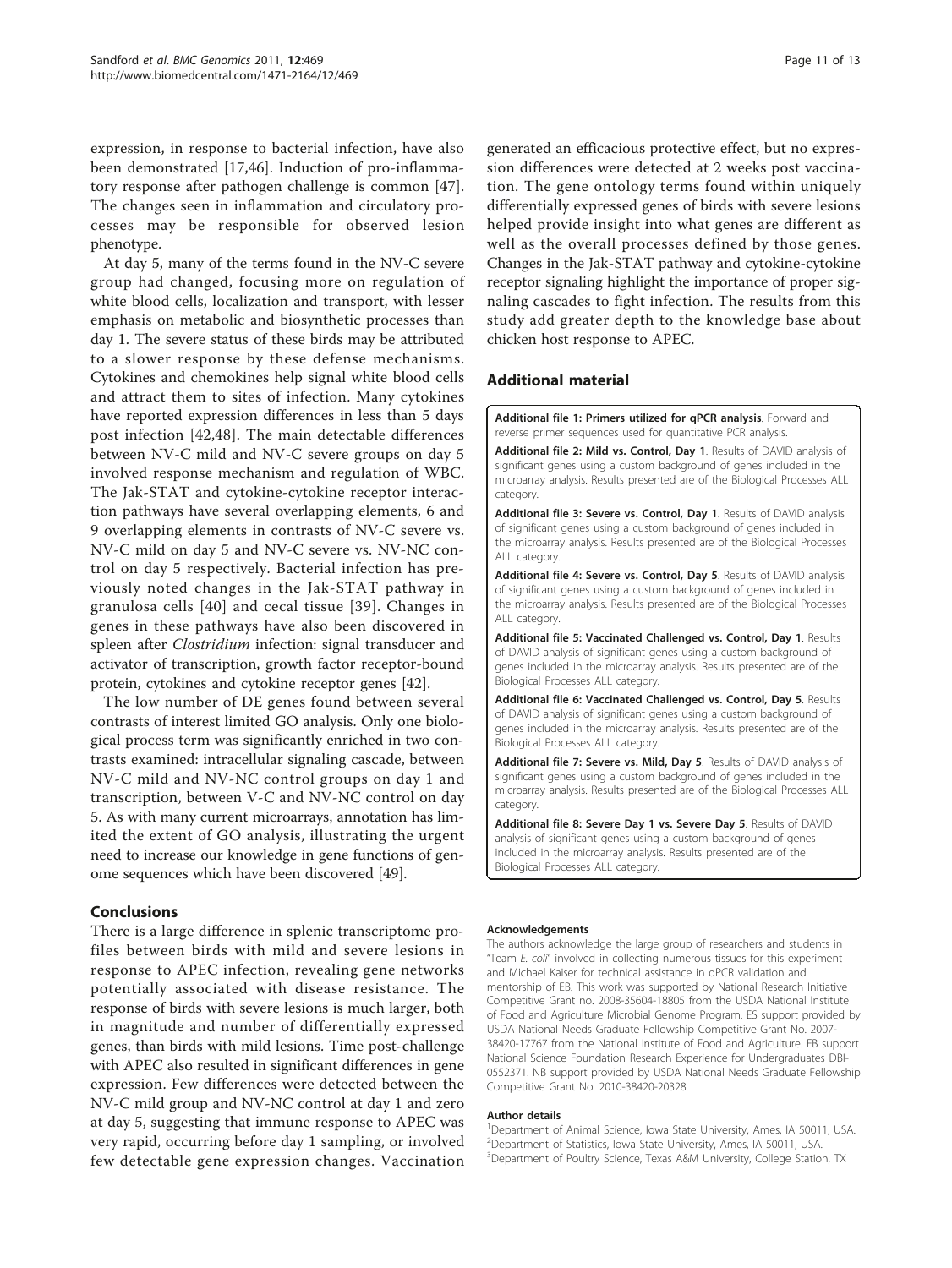<span id="page-11-0"></span>77843, USA. <sup>4</sup>Department of Veterinary and Biomedical Sciences, University of Minnesota, Saint Paul, MN 55108, USA. <sup>5</sup>Department of Veterinary and Biomedical Sciences, The Pennsylvania State University, University Park, PA 16082, USA. <sup>6</sup>Department of Veterinary Microbiology and Preventive Medicine, Iowa State University, Ames, IA 50011, USA.

#### Authors' contributions

ES participated in necropsy, processed tissues, performed microarray experiments, analyzed data, conducted qPCR validation and drafted the manuscript. MO participated in the development of the microarray experimental design and assisted in data analysis. EB participated in qPCR validation. NB participated in qPCR validation. XL mentored and supervised microarray experiments. HZ provided equipment and annotation files for microarray experiments. TJ participated in the design of the study and necropsy. SK participated in the design of the study, purified Iss-GST fusion protein, and oversaw animal experiments (prepared Institutional Animal Care and Use Committee protocols and, performed vaccination, bacterial challenge and necropsy). PL participated in design of the study, necropsy and data analysis. LN participated in the design of the study, necropsy and oversaw animal experiments and bacterial challenge. SL participated in the design of the study, necropsy and interpretation of the results. All authors read, edited and approved the final manuscript.

#### Received: 28 April 2011 Accepted: 27 September 2011 Published: 27 September 2011

#### References

- Barnes HJ, Nolan LK, Vaillancourt JP: Colibacillosis. In Diseases of Poultry.. 12 edition. Edited by: Saif YM. Blackwell Publishing; 2008:691-732.
- Lutful Kabir SM: [Avian colibacillosis and salmonellosis: a closer look at](http://www.ncbi.nlm.nih.gov/pubmed/20195435?dopt=Abstract) [epidemiology, pathogenesis, diagnosis, control and public health](http://www.ncbi.nlm.nih.gov/pubmed/20195435?dopt=Abstract) [concerns.](http://www.ncbi.nlm.nih.gov/pubmed/20195435?dopt=Abstract) Int J Environ Res Public Health 2010, 7(1):89-114.
- 3. Russell SM: [The effect of airsacculitis on bird weights, uniformity, fecal](http://www.ncbi.nlm.nih.gov/pubmed/12943305?dopt=Abstract) [contamination, processing errors, and populations of Campylobacter](http://www.ncbi.nlm.nih.gov/pubmed/12943305?dopt=Abstract) [spp. and Escherichia coli.](http://www.ncbi.nlm.nih.gov/pubmed/12943305?dopt=Abstract) Poult Sci 2003, 82:1326-1331.
- 4. Bisaillon JR, Meek AH, Feltmate TE: [An assessment of condemnations of](http://www.ncbi.nlm.nih.gov/pubmed/3370562?dopt=Abstract) [broiler chicken carcasses.](http://www.ncbi.nlm.nih.gov/pubmed/3370562?dopt=Abstract) Can J Vet Res 1988, 52:269-276.
- 5. Sams AR: First processing: Slaughter through chilling. In Poultry Meat Processing. Edited by: Sams AR. CRC Press; 2001:19-34.
- 6. Johnson TJ, Logue CM, Wannemuehler Y, Kariyawasam S, Doetkott C, DebRoy C, White DG, Nolan LK: [Examination of the source and extended](http://www.ncbi.nlm.nih.gov/pubmed/19580453?dopt=Abstract) [virulence genotypes of Escherichia coli contaminating retail poultry](http://www.ncbi.nlm.nih.gov/pubmed/19580453?dopt=Abstract) [meat.](http://www.ncbi.nlm.nih.gov/pubmed/19580453?dopt=Abstract) Foodborne Pathog Dis 2009, 6(6):657-667.
- 7. Moulin-Schouleur M, Schouler C, Tailliez P, Kao MR, Brée A, Germon P, Oswald E, Mainil J, Blanco M, Blanco J: [Common virulence factors and](http://www.ncbi.nlm.nih.gov/pubmed/17021071?dopt=Abstract) [genetics relationships between O18:K1:H7 Escherichia coli isolates of](http://www.ncbi.nlm.nih.gov/pubmed/17021071?dopt=Abstract) [human and avian origin.](http://www.ncbi.nlm.nih.gov/pubmed/17021071?dopt=Abstract) J Clin Microbiol 2006, 44(10):3484-3492.
- 8. Rodriguez-Siek KE, Giddings CW, Doetkott C, Johnson TJ, Fakhr MK, Nolan LK: [Comparison of Escherichia coli isolates implicated in human](http://www.ncbi.nlm.nih.gov/pubmed/15942016?dopt=Abstract) [urinary tract infection and avian colibacillosis.](http://www.ncbi.nlm.nih.gov/pubmed/15942016?dopt=Abstract) Microbiology 2005, 151:2097-2110.
- 9. Johnson TJ, Kariyawasam S, Wannemuehler Y, Mangiamele P, Johnson SJ, Doetkott C, Skyberg JA, Lynne AM, Johnson JR, Nolan LK: [The genome](http://www.ncbi.nlm.nih.gov/pubmed/17293413?dopt=Abstract) [sequence of avian pathogenic Escherichia coli strain O1:K1:H7 shares](http://www.ncbi.nlm.nih.gov/pubmed/17293413?dopt=Abstract) [strong similarities with human extraintestinal pathogenic E. coli](http://www.ncbi.nlm.nih.gov/pubmed/17293413?dopt=Abstract) [genomes.](http://www.ncbi.nlm.nih.gov/pubmed/17293413?dopt=Abstract) J Bacteriol 2007, 189(8):3228-3236.
- 10. Tivendale KA, Logue CM, Kariyawasam S, Jordan D, Hussein A, Li G, Wannemuehler Y, Nolan LK: [Avian-pathogenic Escherichia coli strains are](http://www.ncbi.nlm.nih.gov/pubmed/20515929?dopt=Abstract) [similar to neonatal meningitis E. coli strains and are able to cause](http://www.ncbi.nlm.nih.gov/pubmed/20515929?dopt=Abstract) [meningitis in the rat model of human disease.](http://www.ncbi.nlm.nih.gov/pubmed/20515929?dopt=Abstract) Infect Immun 2010, 78(8):3412-3419.
- 11. Ewers C, Li G, Wilking H, Kiessling S, Alt K, Antáo EM, Laturnus C, Diehl I, Glodde S, Homeier T, Böhnke U, Steinrück H, Philipp HC, Wieler LH: [Avian](http://www.ncbi.nlm.nih.gov/pubmed/17374506?dopt=Abstract) [pathogenic, uropathogenic, and newborn meningitis-causing Escherichia](http://www.ncbi.nlm.nih.gov/pubmed/17374506?dopt=Abstract) [coli: How closely related are they?](http://www.ncbi.nlm.nih.gov/pubmed/17374506?dopt=Abstract) Int J Med Microbiol 2007, 297(3):163-176.
- 12. Kramer J, Visscher AH, Wagenaar JA, Cornelissen JB, Jeurissen SH: [Comparison of natural resistance in seven genetic groups of meat-type](http://www.ncbi.nlm.nih.gov/pubmed/14598793?dopt=Abstract) [chicken.](http://www.ncbi.nlm.nih.gov/pubmed/14598793?dopt=Abstract) Br Poult Sci 2003, 44(4):577-585.
- 13. Schou T, Permin A, Roepstorff A, Sørensen P, Kjaer J: [Comparative genetic](http://www.ncbi.nlm.nih.gov/pubmed/12828202?dopt=Abstract) [resistance to Ascaridia galli infections of 4 different commercial layer](http://www.ncbi.nlm.nih.gov/pubmed/12828202?dopt=Abstract)[lines.](http://www.ncbi.nlm.nih.gov/pubmed/12828202?dopt=Abstract) Br Poult Sci 2003, 44(2):182-185.
- 14. Smith KG, Hunt JL: [On the use of spleen mass as a measure of avian](http://www.ncbi.nlm.nih.gov/pubmed/14576931?dopt=Abstract) [immune system strength.](http://www.ncbi.nlm.nih.gov/pubmed/14576931?dopt=Abstract) Oecologia 2004, 138:28-31.
- 15. Jeurissen SHM: [The role of various compartments in the chicken spleen](http://www.ncbi.nlm.nih.gov/pubmed/8244460?dopt=Abstract) [during an antigen-specific humoral response.](http://www.ncbi.nlm.nih.gov/pubmed/8244460?dopt=Abstract) Immunology 1993, 80:29-33.
- 16. Redmond SB, Tell RM, Coble D, Mueller C, Palic D, Andreasen CB, Lamont SJ: [Differential splenic cytokine responses to dietary immune](http://www.ncbi.nlm.nih.gov/pubmed/20634518?dopt=Abstract) [modulation by diverse chicken lines.](http://www.ncbi.nlm.nih.gov/pubmed/20634518?dopt=Abstract) Poult Sci 2010, 89(8):1635-1641.
- 17. Lu Y, Sarson AJ, Gong J, Zhou H, Zhu W, Kang Z, Yu H, Sharif S, Han Y: [Expression profiles of genes in Toll-like receptor-mediated signaling of](http://www.ncbi.nlm.nih.gov/pubmed/19776194?dopt=Abstract) [broilers infected with Clostridium perfringens.](http://www.ncbi.nlm.nih.gov/pubmed/19776194?dopt=Abstract) Clin Vaccine Immunol 2009, 16(11):1639-1647.
- 18. Lynne AM, Foley SL, Nolan LK: [Immune response to recombinant](http://www.ncbi.nlm.nih.gov/pubmed/16863080?dopt=Abstract) [Escherichia coli Iss protein in poultry.](http://www.ncbi.nlm.nih.gov/pubmed/16863080?dopt=Abstract) Avian Dis 2006, 50:273-276.
- 19. Johnson TJ, Siek KE, Johnson SJ, Nolan LK: [DNA sequence of a ColV](http://www.ncbi.nlm.nih.gov/pubmed/16385064?dopt=Abstract) [plasmid and prevalence of selected plasmid-encoded virulence genes](http://www.ncbi.nlm.nih.gov/pubmed/16385064?dopt=Abstract) [among avian Escherichia coli strains.](http://www.ncbi.nlm.nih.gov/pubmed/16385064?dopt=Abstract) J Bacteriol 2006, 188(2):745-75
- 20. Peighambari SM, Julian RJ, Gyles CL: [Experimental Escherichia coli](http://www.ncbi.nlm.nih.gov/pubmed/11195629?dopt=Abstract) [respiratory infection in broilers.](http://www.ncbi.nlm.nih.gov/pubmed/11195629?dopt=Abstract) Avian Dis 2000, 44:759-769.
- 21. Li X, Chiang HI, Zhu J, Dowd SE, Zhou H: [Characterization of a newly](http://www.ncbi.nlm.nih.gov/pubmed/18237426?dopt=Abstract) [developed chicken 44K Agilent microarray.](http://www.ncbi.nlm.nih.gov/pubmed/18237426?dopt=Abstract) BMC Genomics 2008, 9:60.
- 22. Dudoit S, Yang YH, Callow MJ, Speed TP: Statistical methods for identifying differentially expressed genes in replicated cDNA microarray experiments. Statistica Sinica 2002, 12:111-139.
- 23. Storey JD, Tibshirani R: [Statistical significance for genome-wide studies.](http://www.ncbi.nlm.nih.gov/pubmed/12883005?dopt=Abstract) Proc Natl Acad Sci USA 2003, 100(16):9440-9445.
- 24. Edgar R, Domrachev M, Lash AE: [Gene Expression Omnibus: NCBI gene](http://www.ncbi.nlm.nih.gov/pubmed/11752295?dopt=Abstract) [expression and hybridization array data repository.](http://www.ncbi.nlm.nih.gov/pubmed/11752295?dopt=Abstract) Nucleic Acids Res 2002, 30(1):207-210.
- Barrett T, Troup DB, Wilhite SE, Ledoux P, Rudnev D, Evangelista C, Kim IF, Soboleva A, Tomashevsky M, Marshall KA, Phillippy KH, Sherman PM, Muertter RN, Edgar R: [NCBI GEO: archive for high-throughput functional](http://www.ncbi.nlm.nih.gov/pubmed/18940862?dopt=Abstract) [genomic data.](http://www.ncbi.nlm.nih.gov/pubmed/18940862?dopt=Abstract) Nucleic Acids Res 2009, 37:D5-D15.
- 26. Huang DW, Sherman BT, Lempicki RA: Systematic and integrative analysis of large gene lists using DAVID Bioinformatics Resources. Nature Protoc 2009, 4(1):44-57.
- 27. Huang DW, Sherman BT, Lempicki RA: [Bioinformatics enrichment tools:](http://www.ncbi.nlm.nih.gov/pubmed/19033363?dopt=Abstract) [paths toward the comprehensive functional analysis of large gene lists.](http://www.ncbi.nlm.nih.gov/pubmed/19033363?dopt=Abstract) Nucleic Acids Res 2009, 37(1):1-13.
- 28. Rozen S, Skaletsky H: Primer3 on the WWW for general users and for biology programmers. Methods Mol Bio 2000, 132:365-386.
- 29. Dobbin K, Smith R: [Comparison of microarray designs for class](http://www.ncbi.nlm.nih.gov/pubmed/12424114?dopt=Abstract) [comparison and discovery.](http://www.ncbi.nlm.nih.gov/pubmed/12424114?dopt=Abstract) Bioinformatics 2002, 18(11):1438-1445.
- 30. Abdul-Careem MF, Hunter BD, Parvizi P, Haghighi HR, Thanthrige-Don N, Sharif S: [Cytokine gene expression patterns associated with](http://www.ncbi.nlm.nih.gov/pubmed/17070626?dopt=Abstract) [immunization against Marek](http://www.ncbi.nlm.nih.gov/pubmed/17070626?dopt=Abstract)'s disease in chickens. Vaccine 2007. 25:424-432.
- 31. Abdul-Careem MF, Hunter BD, Lambourne MD, Read LR, Parvizi P, Sharif S: [Expression of cytokine genes following pre- and post-hatch](http://www.ncbi.nlm.nih.gov/pubmed/18406020?dopt=Abstract) [immunization of chickens with herpesvirus of turkeys.](http://www.ncbi.nlm.nih.gov/pubmed/18406020?dopt=Abstract) Vaccine 2008, 26:2369-2377.
- 32. Song H, Song X, Xu L, Yan R, Shah MA, Li X: [Changes of cytokines and](http://www.ncbi.nlm.nih.gov/pubmed/20650568?dopt=Abstract) [IgG antibody in chickens vaccinated with DNA vaccines encoding](http://www.ncbi.nlm.nih.gov/pubmed/20650568?dopt=Abstract) [Eimeria acervulina lactate dehydrogenase.](http://www.ncbi.nlm.nih.gov/pubmed/20650568?dopt=Abstract) Vet Parasitol 2010, 173(3- 4):219-227.
- 33. Gimeno IM, Cortes AL: [Chronological study of cytokine transcription in](http://www.ncbi.nlm.nih.gov/pubmed/21215344?dopt=Abstract) [the spleen and lung of chickens after vaccination with serotype 1](http://www.ncbi.nlm.nih.gov/pubmed/21215344?dopt=Abstract) Marek'[s disease vaccines.](http://www.ncbi.nlm.nih.gov/pubmed/21215344?dopt=Abstract) Vaccine 2011, 29(8):1583-1594.
- 34. Kano R, Konnai S, Onuma M, Ohashi K: [Microarray analysis of host](http://www.ncbi.nlm.nih.gov/pubmed/19498286?dopt=Abstract) immune responses to Marek'[s disease virus infection in vaccinated](http://www.ncbi.nlm.nih.gov/pubmed/19498286?dopt=Abstract) [chickens.](http://www.ncbi.nlm.nih.gov/pubmed/19498286?dopt=Abstract) J Vet Med Sci 2009, 71(5):603-610.
- 35. Carvaial BG, Methner U, Pieper J, Berndt A: [Effects of Salmonella enterica](http://www.ncbi.nlm.nih.gov/pubmed/18706948?dopt=Abstract) [serovar Enteritidis on cellular recruitment and cytokine gene expression](http://www.ncbi.nlm.nih.gov/pubmed/18706948?dopt=Abstract) [in caecum of vaccinated chickens.](http://www.ncbi.nlm.nih.gov/pubmed/18706948?dopt=Abstract) Vaccine 2008, 26:5423-5433.
- 36. Sevimli A, Misirloğlu D, Yağci A, Bülbül A, Yilmaztepe A, Altunbas K: [The](http://www.ncbi.nlm.nih.gov/pubmed/18612836?dopt=Abstract) [role of chicken IL-1 beta, IL-6 and TNF-alpha in the occurrence of](http://www.ncbi.nlm.nih.gov/pubmed/18612836?dopt=Abstract) [amyloid arthropathy.](http://www.ncbi.nlm.nih.gov/pubmed/18612836?dopt=Abstract) Vet Res Commun 2008, 32(7):499-508.